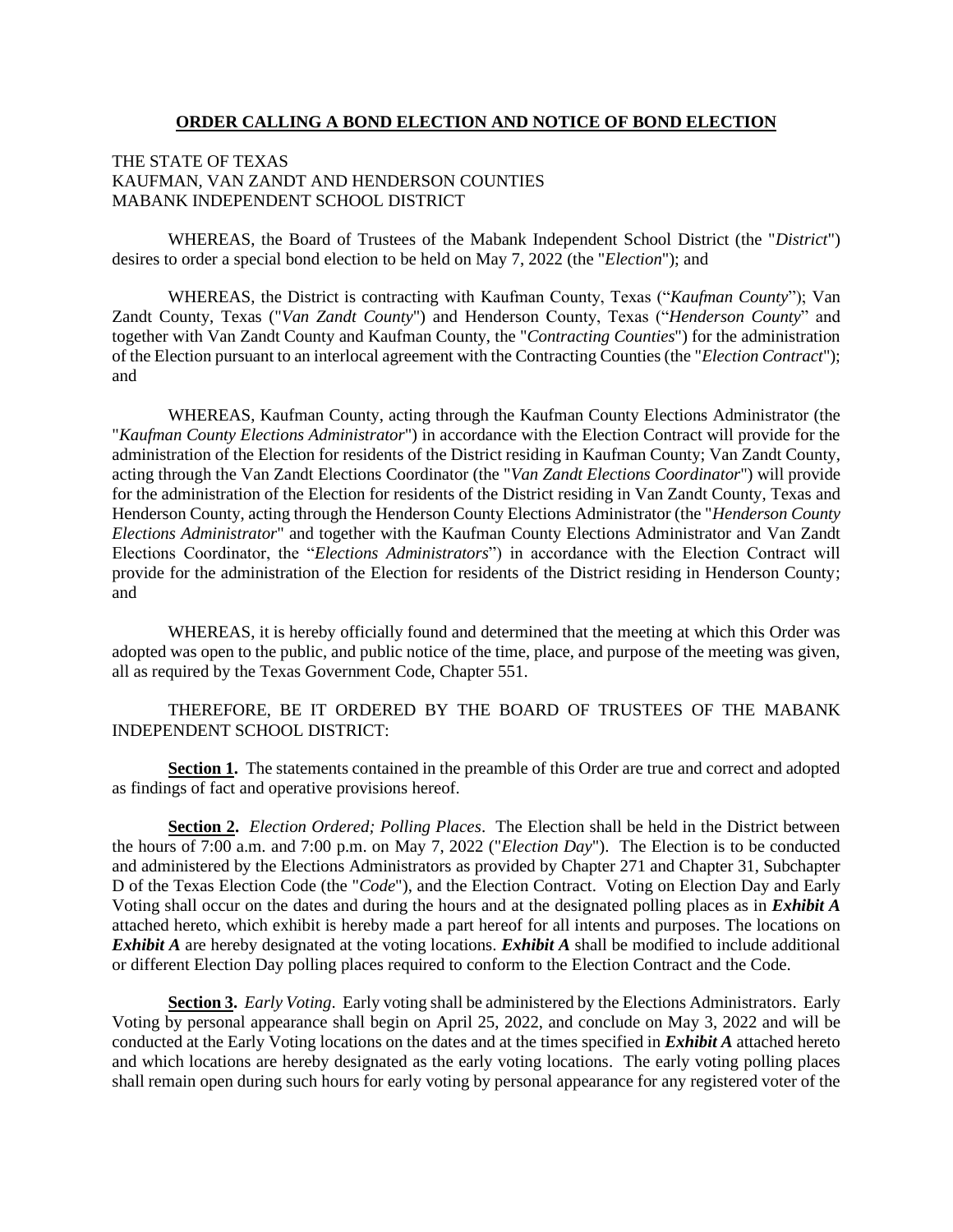District at such voting place. *Exhibit A* shall be changed to include additional or different early voting polling places required to conform to the Election Contract and the Code.

**Section 4.** *Election Officials*. The appointment of the Presiding Election Judges, Alternate Judges, Early Voting Clerks, the Presiding Judge of the early ballot board and other election officials for the Election shall be made by the Elections Administrators.

**Section 5.** *Voting by Mail.* Applications for voting by mail for all residents of the District shall submitted by personal delivery or shall be mailed to the address below prior to the deadline prescribed by law:

(a) Applications for voting by mail for all Kaufman County residents of the District shall be sent as follows:

> Tandi Smith Kaufman County Elections Administrator Kaufman County Elections PO Box 1347 Kaufman, Texas 75142 100 W. Mulberry Kaufman, Texas 75142 Phone: 469-376-4595 Fax: 972-932-1413 Email: elections@kaufmancounty.net

(b) Applications for voting by mail for all Van Zandt County residents of the District shall be mailed to: Susan Strickland

121 E. Dallas St., Rm. 202 Canton TX 75103 Phone: (903) 567-6503 Fax: (903) 567-6722 countyclerk@vanzandtcounty.org

(c) Applications for voting by mail for all Henderson County residents of the District shall be mailed to:

> Henderson County Elections Administrator 201 J East Larkin St P.O. Box 2720 Athens, Texas 75751 Phone: (903) 675-6149 Fax: (903) 675-6101 Email: hcelections@henderson-county.com

**Section 6.** *Early Voting Ballots.* An Early Voting Ballot Board shall be created to process early voting results of the Election, and the Presiding Judge of the Early Voting Ballot Board shall be designated by the Elections Administrators. The Presiding Judge of the Early Voting Ballot Board shall appoint two or more additional members to constitute the Early Voting Ballot Board members and, if needed, the Signature Verification Committee members required to efficiently process the early voting ballots.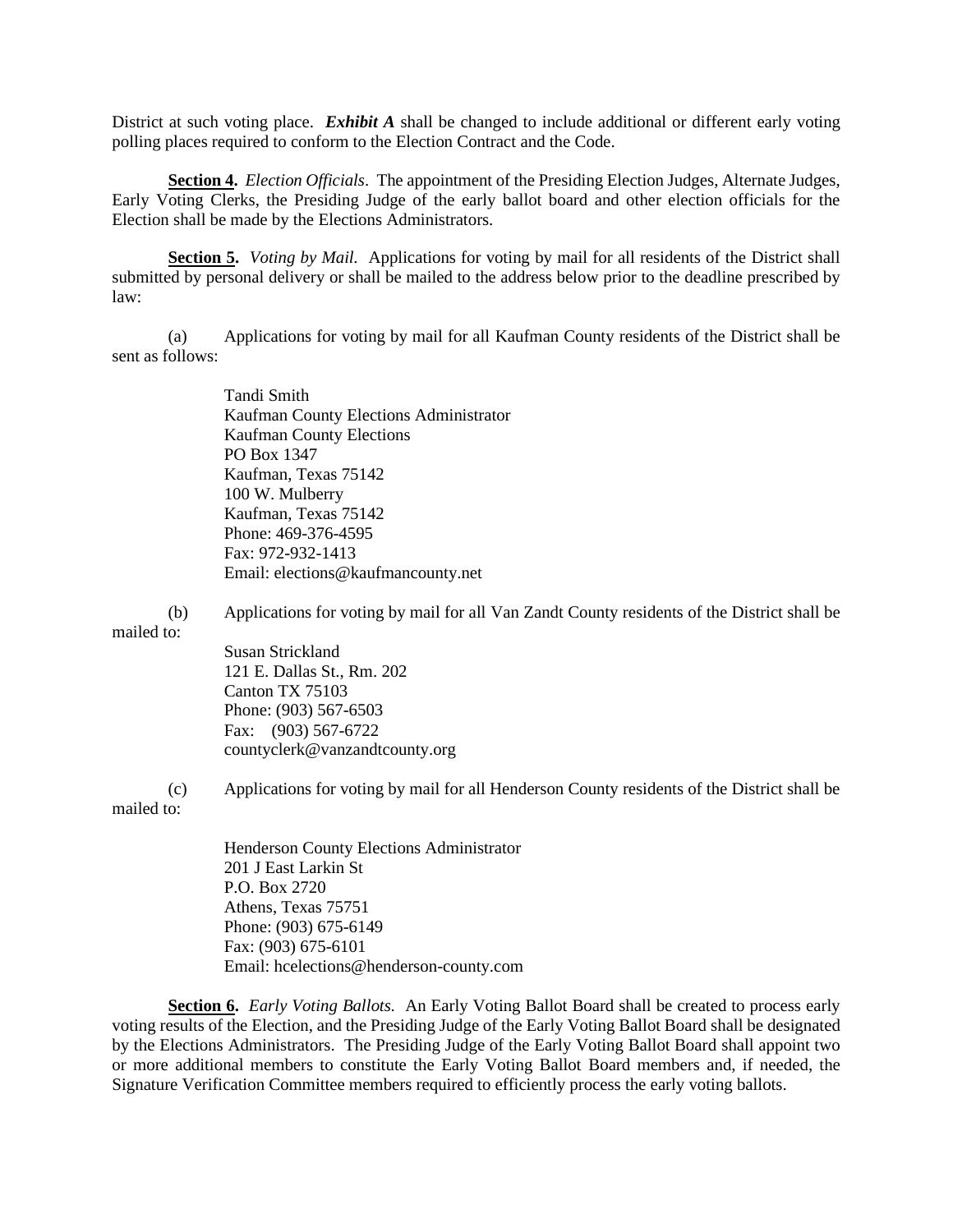**Section 7.** *Qualified Voters.* All qualified electors of and residing in the District, shall be entitled to vote at the election.

**Section 8.** *Proposition.* At the Election the following PROPOSITION shall be submitted in accordance with law:

#### MABANK INDEPENDENT SCHOOL DISTRICT SPECIAL ELECTION MABANK INDEPENDENT SCHOOL DISTRICT PROPOSITION A

Shall the Board of Trustees of the Mabank Independent School District be authorized to issue the bonds of the District, in one or more series, in the aggregate principal amount of \$94,000,000 for the purpose of constructing, renovating and equipping school facilities, with the bonds to mature, bear interest, and be issued and sold in accordance with law at the time of issuance; and shall the Board of Trustees be authorized to levy and pledge, and cause to be assessed and collected, annual ad valorem taxes, on all taxable property in the District, sufficient, without limit as to rate or amount, to pay the principal of and interest on the bonds and the cost of any credit agreements executed in connection with the bonds?

**Section 9. Ballots**. The official ballots for the Election shall be prepared in accordance with the Texas Election Code so as to permit the electors to vote "FOR" or "AGAINST" the aforesaid PROPOSITION with the ballots to contain such provisions, markings and language as required by law, and with such PROPOSITION to be expressed substantially as follows:

## MABANK INDEPENDENT SCHOOL DISTRICT SPECIAL ELECTION MABANK INDEPENDENT SCHOOL DISTRICT PROPOSITION A

FOR \_\_\_\_\_\_

AGAINST \_\_\_\_\_\_

) ) ) ) ) ) THE ISSUANCE OF \$94,000,000 OF BONDS BY THE MABANK INDEPENDENT SCHOOL DISTRICT FOR CONSTRUCTING, RENOVATING AND EQUIPPING SCHOOL FACILITIES AND LEVYING THE TAX IN PAYMENT THEREOF. THIS IS A PROPERTY TAX INCREASE.

**Section 10**. *Compliance with Federal Law.* In all respects, the Election shall be conducted in accordance with the Code. Pursuant to the federal Help America Vote Act ("*HAVA*") and the Code, at each polling place there shall be at least one voting system that is equipped for disabled individuals, and each such voting system shall be a system that has been certified by the Texas Secretary of State as compliant with HAVA and the Code. The District hereby finds that the voting system to be used by the Elections Administrators in administering the Election is such a system, and orders that such voting equipment or other equipment certified by the Texas Secretary of State shall be used by the Elections Administrators in its elections.

**Section 11.** The Board of Trustees hereby authorizes the Superintendent, President, Vice President or the Secretary of the Board of Trustees to execute or attest on behalf of the District the Election Contract with the Contracting Counties.

**Section 12**. The following information is provided in accordance with the provisions of the Texas Election Code.

(a) The proposition language that will appear on the ballot is set forth in Section 9 hereof.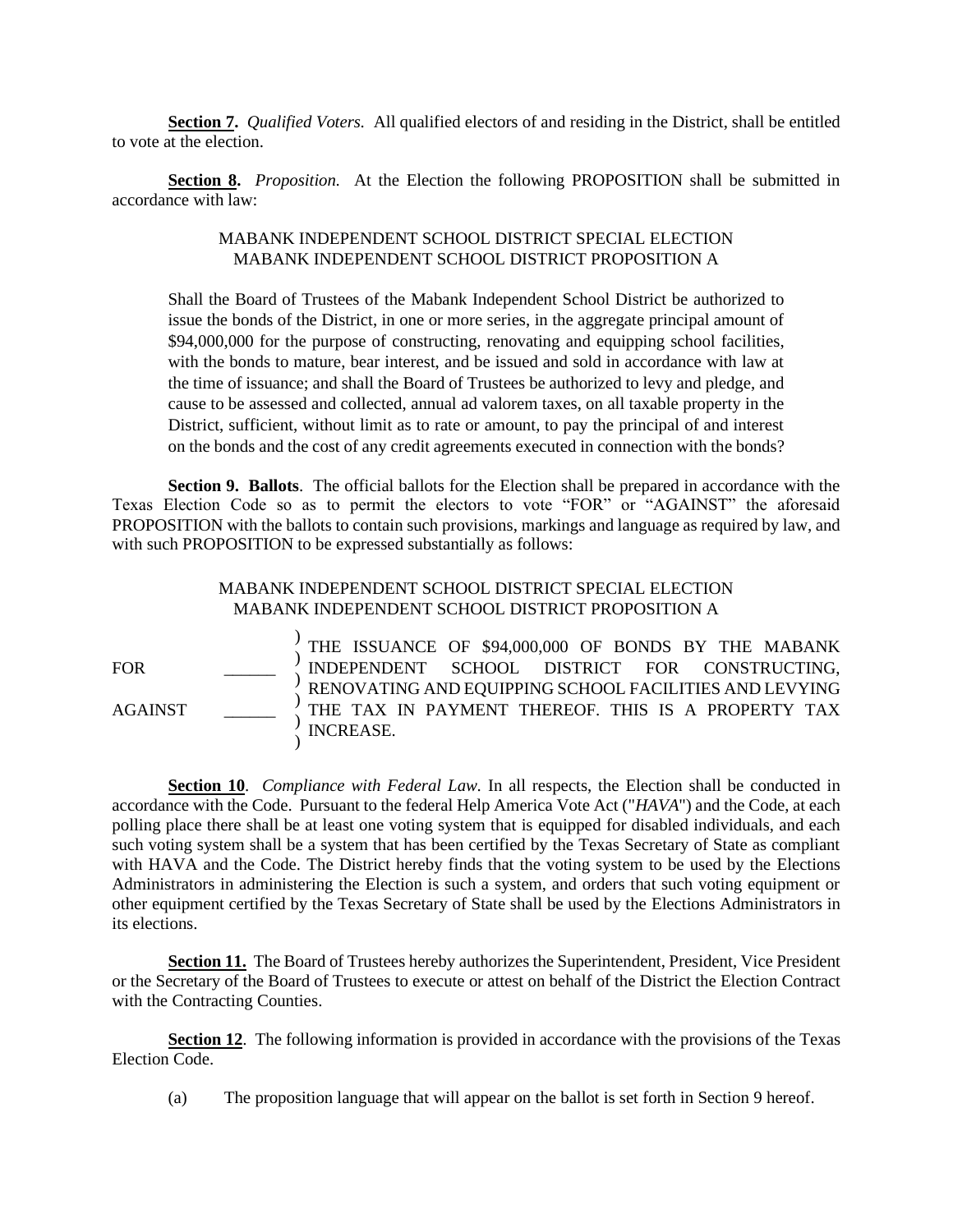(b) The purpose for which the bonds are to be authorized is set forth in Section 8 hereof.

(c) The principal amount of the debt obligations to be authorized is \$94,000,000 for Proposition A.

(d) If the bonds are approved by the voters, the Board of Trustees will be authorized to levy annual ad valorem taxes, on all taxable property in the District, sufficient, without limit as to rate or amount, to pay the principal of and interest on the bonds and the cost of any credit agreements executed in connection with the bonds.

(e) Based upon the bond market conditions at the date of adoption of this Order, the maximum interest rate for any series of the bonds is estimated to be 5.00%. Such estimate considers several factors, including the issuance schedule, maturity schedule and the expected bond ratings of the proposed bonds. Such estimated maximum interest rate is provided as a matter of information but is not a limitation on the interest rate at which the bonds or notes, or any series thereof, may be sold.

(f) If the bonds are approved, they may be issued in one or more series, to mature serially, over a period not to exceed 30 years from the date of issuance of each series of bonds.

(g) The aggregate amount of the outstanding principal of the District's debt obligations as of the date of this Order is \$35,320,413.

(h) The aggregate amount of the outstanding interest of the District's debt obligations as of the date of this Order is \$20,236,301.

(i) The ad valorem debt service tax rate for the District as of the date of this Order is \$0.2530 per \$100 of taxable assessed valuation.

(j) The website for the District (as the authority conducting the election) is [https://www.mabankisd.n](https://www.mabankisd./)et; the website for Van Zandt County Elections is https://www.vanzandtcounty.org/page/vanzandt.Elections; the website for Kaufman County Elections is https://www.kaufmancounty.net/elections/contact/ and the website for Henderson County elections is [https://www.henderson-county.com/departments/elections-voter-registration.](https://www.henderson-county.com/departments/elections-voter-registration)

## **Voter Information Document – Mabank Independent School District Special Election Proposition A**

The following information is prepared to comply with Tex. H.B. 477 86<sup>th</sup> Leg., R.S. (2019) and is for illustration purposes only. The information is not a part of the proposition to be voted on and does not create a contract with the voters.

At the Election, the following language will appear on the ballot: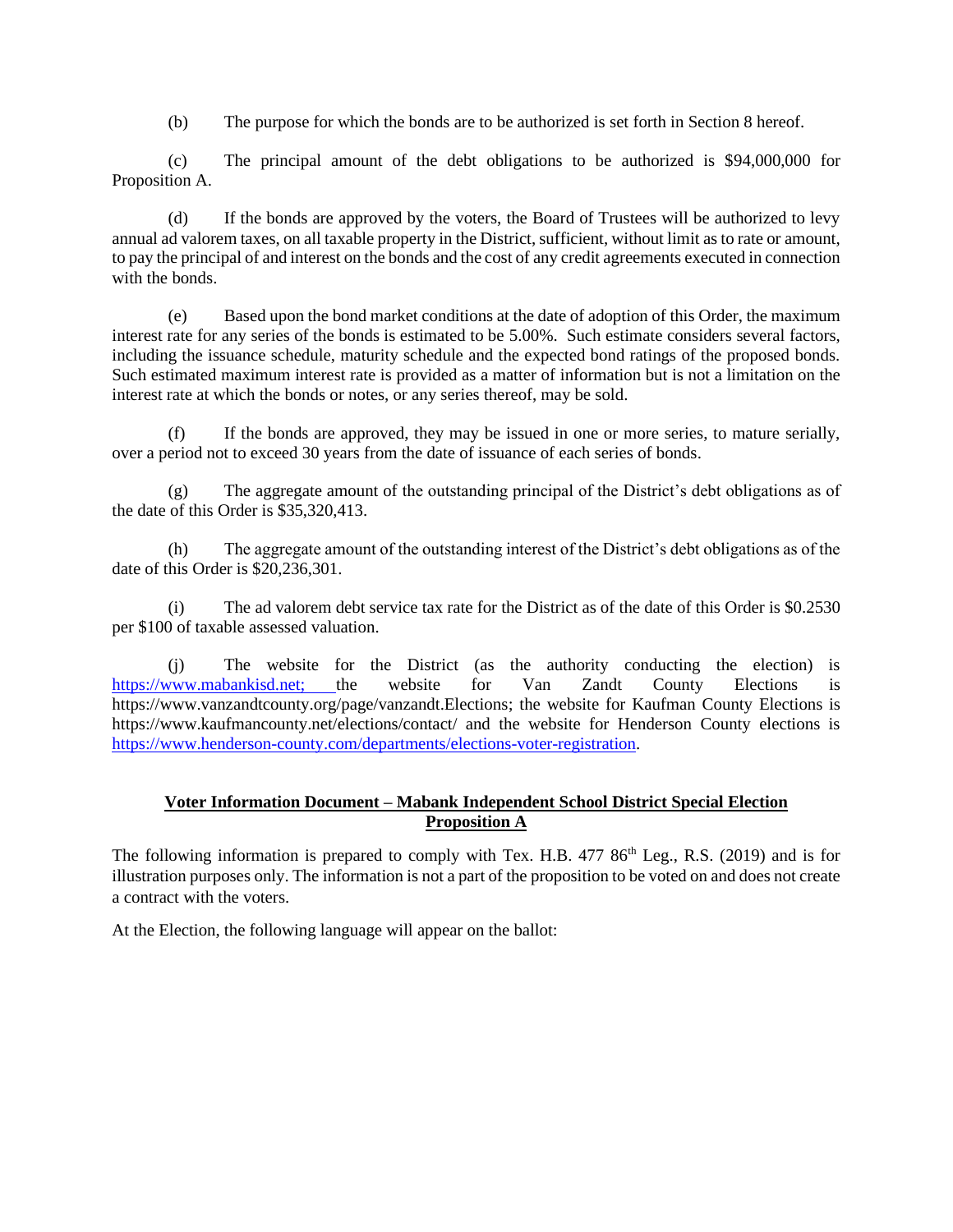## MABANK INDEPENDENT SCHOOL DISTRICT SPECIAL ELECTION MABANK INDEPENDENT SCHOOL DISTRICT PROPOSITION A

 $FOR$ AGAINST \_\_\_\_\_\_ ) ) ) ) ) THE TAX IN PAYMENT THEREOF. THIS IS A PROPERTY TAX ) THE ISSUANCE OF \$94,000,000 OF BONDS BY THE MABANK INDEPENDENT SCHOOL DISTRICT FOR CONSTRUCTING, RENOVATING AND EQUIPPING SCHOOL FACILITIES AND LEVYING INCREASE.

The following table sets forth the estimated principal amount of, and interest due to maturity on, the bonds to be issued if Proposition A passes, and all outstanding obligations of the District secured by and payable from ad valorem taxes.

| Principal    | Estimated        | Estimated combined     | Principal of       |                         | Remaining interest Combined Principal |
|--------------|------------------|------------------------|--------------------|-------------------------|---------------------------------------|
| Amount of    | interest for     | principal and interest | District's         | on District's           | and Interest to                       |
| Bonds to be  | Bonds to be      | required to pay on     | Existing           | Existing                | timely pay                            |
| authorized   | authorized $(1)$ | time and in full the   | Outstanding Debt   | <b>Outstanding Debt</b> | District's                            |
|              |                  | Bonds to be            | (as of $2/15/22$ ) | (as of $2/15/22$ )      | <b>Outstanding Debt</b>               |
|              |                  | authorized $(1)$       |                    |                         | (as of $2/15/22$ )                    |
| \$94,000,000 | \$40,953,750     | \$134,953,750          | \$35,320,413       | \$20,236,301            | \$55,556,714                          |

 $(1)$  The interest on the proposed bonds was estimated at a rate of 3.00% based on market conditions as of February 15, 2022, and therefore, the interest payable on the proposed bonds may be less than, or more than, the amounts set forth above based on market conditions at the time of sale of the proposed bonds.

Based on the information and assumptions provided in the table above, the estimated maximum annual increase in the amount of taxes that would be imposed on a residence homestead in the District with a taxable appraised value of \$100,000 to repay the proposed bonds, if approved, is \$0.00. This estimate assumes annual growth of the District's taxable assessed valuation at 7.29% in 2022 and an average of 2.83% per year thereafter. The District assumes that the proposed bonds will be issued in an amortization that will produce increasing debt service each year to match the growth projections, while taking into account the District's existing debt amortization schedule.

## **ORDEN PARA CONVOCAR UNA ELECCIÓN DE BONOS Y AVISO DE ELECCIÓN DE BONOS**

# EL ESTADO DE TEXAS CONDADOS DE KAUFMAN, DE VAN ZANDT Y DE HENDERSON DISTRITO ESCOLAR INDEPENDIENTE DE MABANK

EN VISTA DE QUE la Junta de Síndicos del Distrito Escolar Independiente de Mabank (el "*Distrito*") desea convocar una elección especial de bonos que se celebrará el 7 de mayo de 2022 (la "*Elección*"); y

EN VISTA DE QUE el Distrito celebra un contrato con el Condado de Kaufman, Texas, ("*Condado de Kaufman*"); el Condado de Van Zandt, Texas ("*Condado de Van Zandt*") y con el Condado de Henderson, Texas, ("*Condado de Henderson*" y, junto con el Condado de Van Zandt y el Condado de Kaufman, los "*Condados Contratados*") para que administren la Elección en virtud de un convenio interlocal con los Condados Contratados (el "*Contrato Electoral*"); y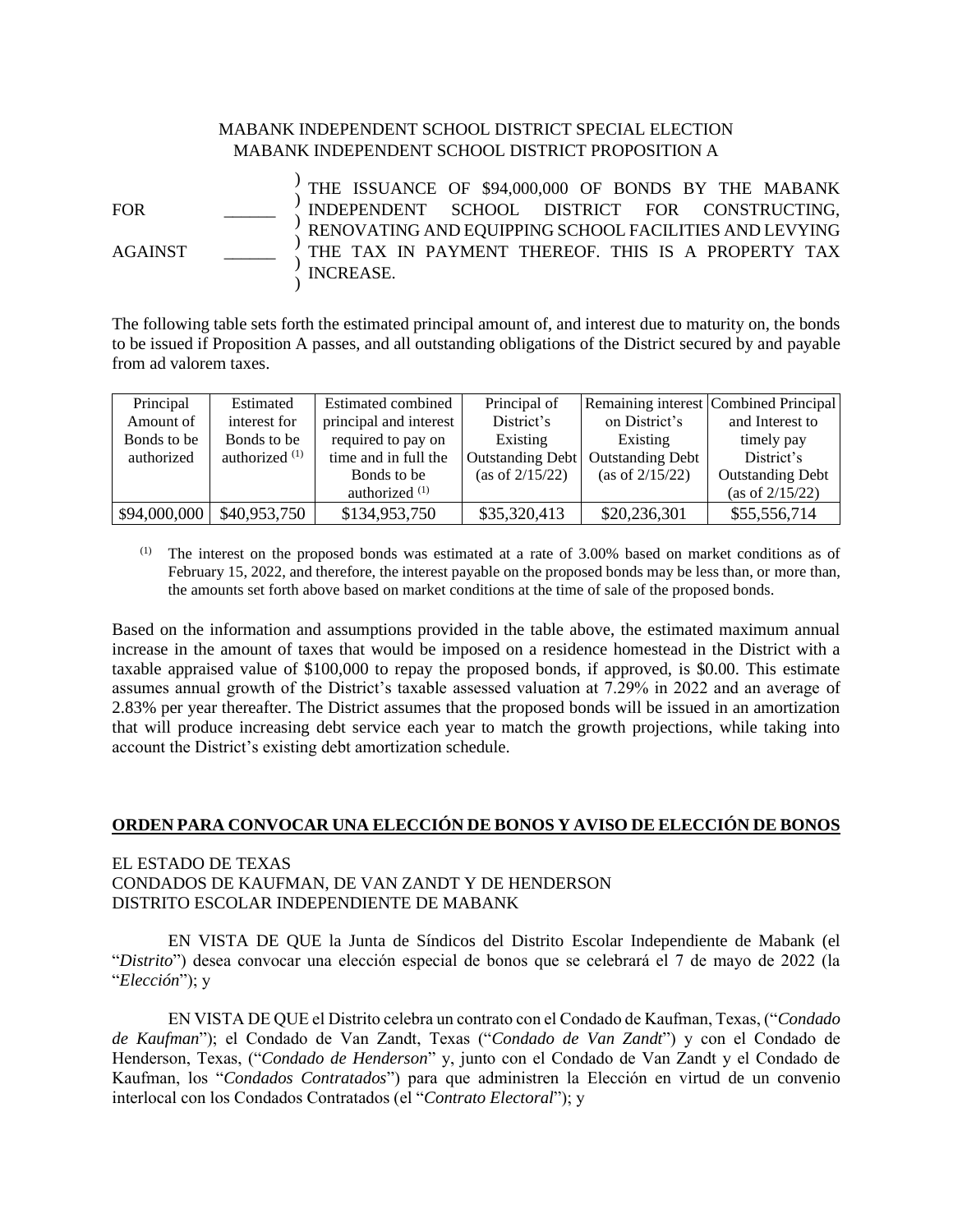EN VISTA DE QUE el Condado de Kaufman actuando a través del Administrador de Elecciones del Condado de Kaufman (el "*Administrador de Elecciones del Condado de Kaufman*") de acuerdo con el Contrato Electoral dispondrá la administración de la Elección para los residentes del Distrito que viven en el Condado de Kaufman; el Condado de Van Zandt actuando a través del Coordinador de Elecciones del Condado de Van Zandt (el "*Coordinador de Elecciones del Condado de Van Zandt*") dispondrá la administración de la Elección para los residentes del Distrito que viven en el Condado de Van Zandt, Texas; y el Condado de Henderson actuando a través del Administrador de Elecciones del Condado de Henderson (el "*Administrador de Elecciones del Condado de Henderson*" y junto al Administrador de Elecciones del Condado de Kaufman y el Coordinador de Elecciones del Condado de Van Zandt los "*Administradores de Elecciones*") de acuerdo con el Contrato Electoral dispondrá la administración de la Elección para los residentes del Distrito que viven en el Condado de Henderson; y

EN VISTA DE QUE por la presente, se halla y determina oficialmente que la asamblea en la cual esta Orden fue adoptada estuvo abierta al público, y que se dio aviso público de la hora, el lugar y el propósito de la asamblea, todo según lo exige el Capítulo 551 del Código de Gobierno de Texas.

POR LO TANTO, LA JUNTA DE SÍNDICOS DEL DISTRITO ESCOLAR INDEPENDIENTE DE MABANK ORDENA:

**Sección 1.** Las declaraciones contenidas en el preámbulo de esta Orden son verdaderas y correctas y se adoptan como determinaciones de hechos y como disposiciones operativas de la presente.

**Sección 2.** *Elección ordenada; lugares de votación.* La Elección se llevará a cabo en el Distrito en el horario de 7:00 a.m. a 7:00 p.m. el 7 de mayo de 2022 (el *"Día de Elección"*). Los Administradores de Elecciones organizarán y administrarán la Elección según lo dispuesto en el Capítulo 271 y el Subcapítulo D del Capítulo 31 del Código Electoral de Texas (el "*Código*") y el Contrato Electoral. La votación el Día de la Elección y la Votación Anticipada se llevarán a cabo en las fechas y durante los horarios y en lugares de votación designados como figuran en el *Anexo A* adjunto a este documento, el cual, por la presente, se incorpora a esta Orden para toda intención y propósito. Por la presente, las ubicaciones en el *Anexo A* se designan como lugares de votación. El *Anexo A* será modificado para incluir lugares de votación adicionales o diferentes para el Día de Elección requeridos para cumplir con el Contrato Electoral y el Código.

**Sección 3.** *Votación anticipada.* La votación anticipada será administrada por los Administradores de las Elecciones. La votación anticipada en persona comenzará el 25 de abril de 2022 y terminará el 3 de mayo de 2022, y se llevará a cabo en los lugares de Votación Anticipada en las fechas y los horarios especificados en el *Anexo A* adjunto a este documento, lugares que, por la presente, se designan como lugares de votación anticipada. Los lugares de votación anticipada se mantendrán abiertos durante dichos horarios para la votación anticipada en persona para cualquier votante del Distrito registrado en dicho lugar de votación. El *Anexo A* será cambiado para incluir lugares de votación adicionales o diferentes para la votación anticipada requeridos para cumplir con el Contrato Electoral y el Código.

**Sección 4.** *Funcionarios Electorales.* La designación de los Jueces Electorales Presidentes, Jueces Alternos, Oficiales de Votación Anticipada, el Juez Presidente del consejo de boletas de votación anticipada y demás funcionarios electorales de la Elección la harán los Administradores de Elecciones.

**Sección 5.** *Votación por correo.* Las solicitudes de votación por correo para todos los residentes del Distrito deben entregarse en persona o deben enviarse por correo postal a la siguiente dirección antes de la fecha límite indicada por la ley: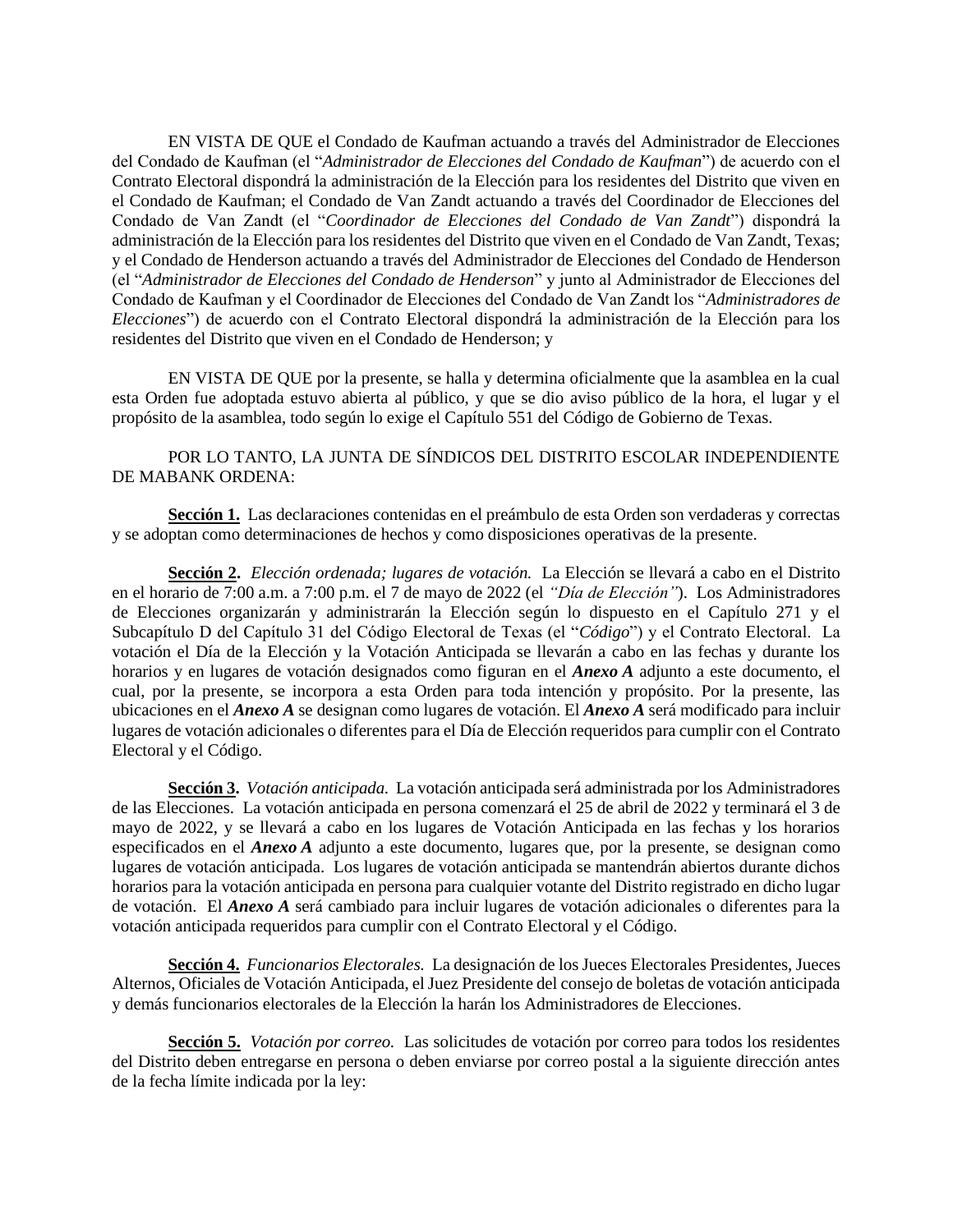(a) Las solicitudes de votación por correo de todos los residentes del Distrito en el Condado de Kaufman deben enviarse a:

> Tandi Smith Kaufman County Elections Administrator Kaufman County Elections PO Box 1347 Kaufman, Texas 75142 100 W. Mulberry Kaufman, Texas 75142 Teléfono: 469-376-4595 Fax: 972-932-1413 Correo electrónico: elections@kaufmancounty.net

(b) Las solicitudes de votación por correo de todos los residentes del Distrito en el Condado de Van Zandt deben enviarse a:

> Susan Strickland 121 E. DALLAS St., Sala 202 Canton TX 75103 Teléfono: (903) 567-6503 Fax: (903) 567-6722 countyclerk@vanzandtcounty.org

(c) Las solicitudes de votación por correo de todos los residentes del Distrito en el Condado de Henderson deben enviarse a:

> Henderson County Elections Administrator 201 J East Larkin St P.O. Box 2720 Athens, Texas 75751 Teléfono: (903) 675-6149 Fax: (903) 675-6101 Correo electrónico: hcelections@henderson-county.com

**Sección 6.** *Boletas de votación anticipada.* Se creará un Consejo de Boletas de Votación Anticipada para procesar los resultados de la votación anticipada de la Elección, y los Administradores de Elecciones designarán al Juez Presidente de dicho Consejo. El Juez Presidente del Consejo de Boletas de Votación Anticipada nombrará a dos o más miembros adicionales para formar el Consejo de Boletas de Votación Anticipada y, de ser necesario, a los miembros del Comité de Verificación de Firmas requeridos para procesar de forma eficiente las boletas de votación anticipada.

**Sección 7.** *Votantes habilitados.* Todos los votantes habilitados y residentes en el Distrito tendrán derecho a votar en la elección.

**Sección 8.** *Proposición.* En la Elección se presentará la siguiente PROPOSICIÓN en conformidad con la ley:

ELECCIÓN ESPECIAL DEL DISTRITO ESCOLAR INDEPENDIENTE DE MABANK PROPOSICIÓN A DEL DISTRITO ESCOLAR INDEPENDIENTE DE MABANK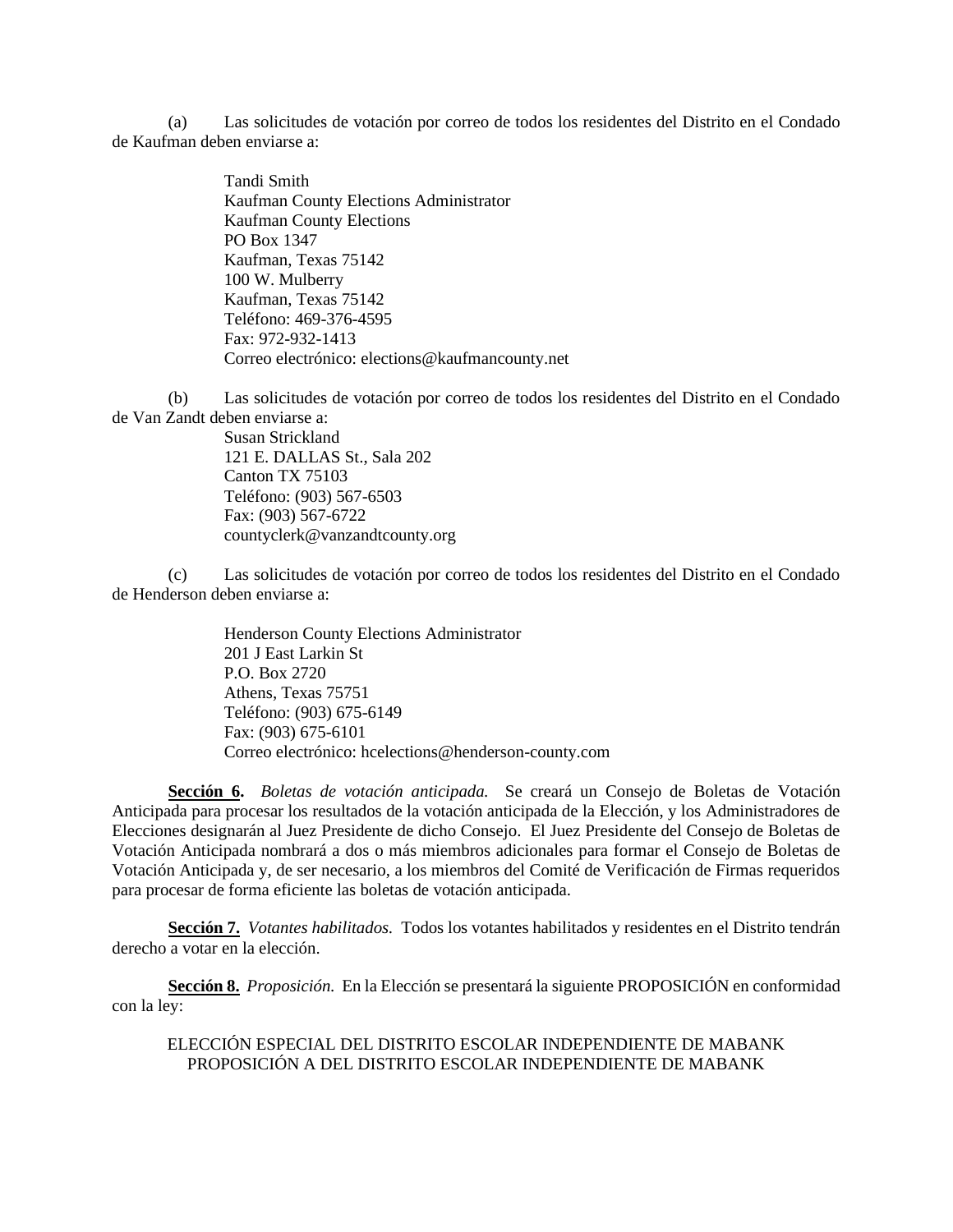¿Se deberá autorizar a la Junta de Síndicos del Distrito Escolar Independiente de Mabank a emitir los bonos del Distrito, en una o más series, por la cantidad total de capital de \$94,000,000, para el propósito de construir, renovar y equipar instalaciones escolares, bonos que vencerán, devengarán interés y serán emitidos y vendidos en conformidad con la ley al momento de emisión; y se deberá autorizar a la Junta de Síndicos a imponer y comprometer, y hacer tasar y recaudar, impuestos anuales ad valorem sobre toda propiedad gravable en el Distrito, suficientes, sin límite en cuanto a tasa o cantidad, para pagar el capital y el interés de los bonos y el costo de cualquier acuerdo de crédito firmado en conexión con los bonos?

**Sección 9. Boletas de votación.** Las boletas de votación oficiales para la Elección se prepararán en conformidad con el Código Electoral de Texas de manera que se permita a los electores votar "A FAVOR" o "EN CONTRA" de la PROPOSICIÓN antedicha, y de manera que contengan dichas disposiciones, marcas y lenguaje conforme a lo que exige la ley, y con dicha PROPOSICIÓN expresada básicamente de la siguiente manera:

#### ELECCIÓN ESPECIAL DEL DISTRITO ESCOLAR INDEPENDIENTE DE MABANK PROPOSICIÓN A DEL DISTRITO ESCOLAR INDEPENDIENTE DE MABANK

A FAVOR EN CONTRA \_\_\_\_\_\_ ) ) ) ) ) ) LA EMISIÓN DE \$94,000,000 EN BONOS POR PARTE DEL DISTRITO ESCOLAR INDEPENDIENTE DE MABANK PARA CONSTRUIR, RENOVAR Y EQUIPAR INSTALACIONES ESCOLARES Y LA IMPOSICIÓN DEL IMPUESTO PARA EL PAGO DE LOS MISMOS. ESTO ES UN AUMENTO AL IMPUESTO PREDIAL.

**Sección 10**. *Conformidad con las leyes federales.* En todos sus aspectos, la Elección se llevará a cabo de acuerdo con el Código. En virtud de la Ley federal Ayude a América a Votar (*"HAVA"*) y el Código, cada lugar de votación dispondrá como mínimo de un sistema de votación equipado para personas con discapacidad, y cada uno de los sistemas de votación de ese tipo será un sistema que cuente con la certificación de cumplimiento de HAVA y el Código emitida por la Secretaría de Estado de Texas. Por la presente, el Distrito halla que el sistema de votación que será utilizado por los Administradores de Elecciones para administrar la Elección es uno de dichos sistemas, y ordena que los Administradores de Elecciones, en sus elecciones, utilicen tal equipo de votación o algún otro equipo certificado por el Secretario de Estado de Texas.

**Sección 11.** La Junta de Síndicos autoriza por este medio al Superintendente, Presidente, Vicepresidente o Secretario de la Junta de Síndicos a celebrar o atestiguar, en nombre del Distrito, el Contrato Electoral con los Condados Contratados.

**Sección 12.** De acuerdo con las disposiciones del Código Electoral de Texas, se provee la siguiente información:

(a) El lenguaje de la proposición que aparecerá en la boleta de votación se establece en la Sección 9 de este documento.

(b) El propósito por el cual se han de autorizar los bonos se establece en la Sección 8 de este documento.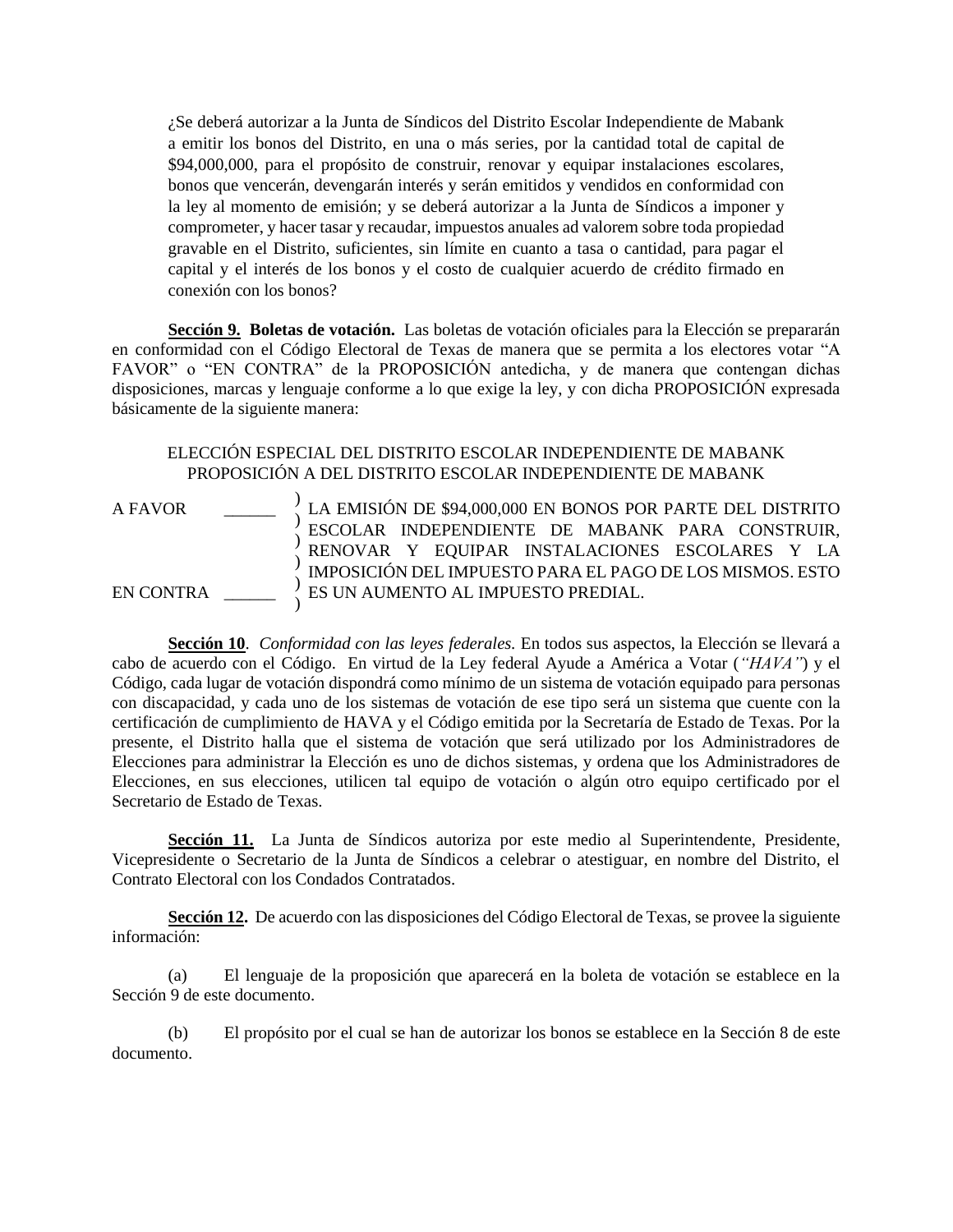(c) La cantidad del capital de las obligaciones de deuda que se ha de autorizar es de \$94,000,000 para la Proposición A.

(d) Si los votantes aprueban los bonos, la Junta de Síndicos estará autorizada a imponer impuestos anuales ad valorem sobre toda propiedad gravable del Distrito, suficientes, sin límite en cuanto a tasa o cantidad, para pagar el capital y el interés de los bonos y el costo de cualquier convenio crediticio celebrado en relación con los bonos.

(e) Según las condiciones del mercado de bonos en la fecha de adopción de esta Orden, la tasa de interés máxima para cualquier serie de bonos se estima en 5.00 %. Dicho estimado considera diversos factores, incluidos el programa de emisión, el programa de vencimiento y las clasificaciones previstas de bonos de los bonos propuestos. Dicha tasa de interés máxima estimada se provee a título informativo, pero no es un límite a la tasa de interés a la que podrían venderse los bonos o pagarés, o cualquier serie de estos.

(f) Si se aprueban los bonos, se podrán emitir en una serie o más, con vencimiento en serie en un periodo que no exceda los 30 años a partir de la fecha de emisión de cada serie de bonos.

(g) La cantidad total de capital pendiente de las obligaciones de deuda del Distrito a la fecha de esta Orden es de \$35,320,413.

(h) La cantidad total de interés pendiente de las obligaciones de deuda del Distrito a la fecha de esta Orden es de \$20,236,301.

(i) La tasa del impuesto ad valorem para el servicio de la deuda para el Distrito a la fecha de esta Orden es de \$0.2530 por cada \$100 de tasación fiscal gravable.

(j) El sitio web del Distrito (como la autoridad que organiza la elección) e[shttps://www.mabankisd.n](https://www.mabankisd./)et; el sitio web de Elecciones del Condado de Van Zandt es https://www.vanzandtcounty.org/page/vanzandt.Elections; el sitio web de Elecciones del Condado de Kaufman es https://www.kaufmancounty.net/elections/contact/ y el sitio web de Elecciones del Condado de Henderson es [https://www.henderson-county.com/departments/elections-voter-](https://www.henderson-county.com/departments/elections-voter-registration)[registration.](https://www.henderson-county.com/departments/elections-voter-registration)

#### **Documento de información para los votantes – Elección Especial del Distrito Escolar Independiente de Mabank**

# **Proposición A**

La siguiente información se prepara para cumplir con el proyecto de ley 477 de la Cámara de Representantes de Tex. en la 86.<sup>ta</sup> Leg., R.S. (2019) y es solo para propósitos ilustrativos. La información no forma parte de la proposición sometida a votación ni crea un contrato con los votantes.

En la Elección, aparecerá el siguiente lenguaje en la boleta: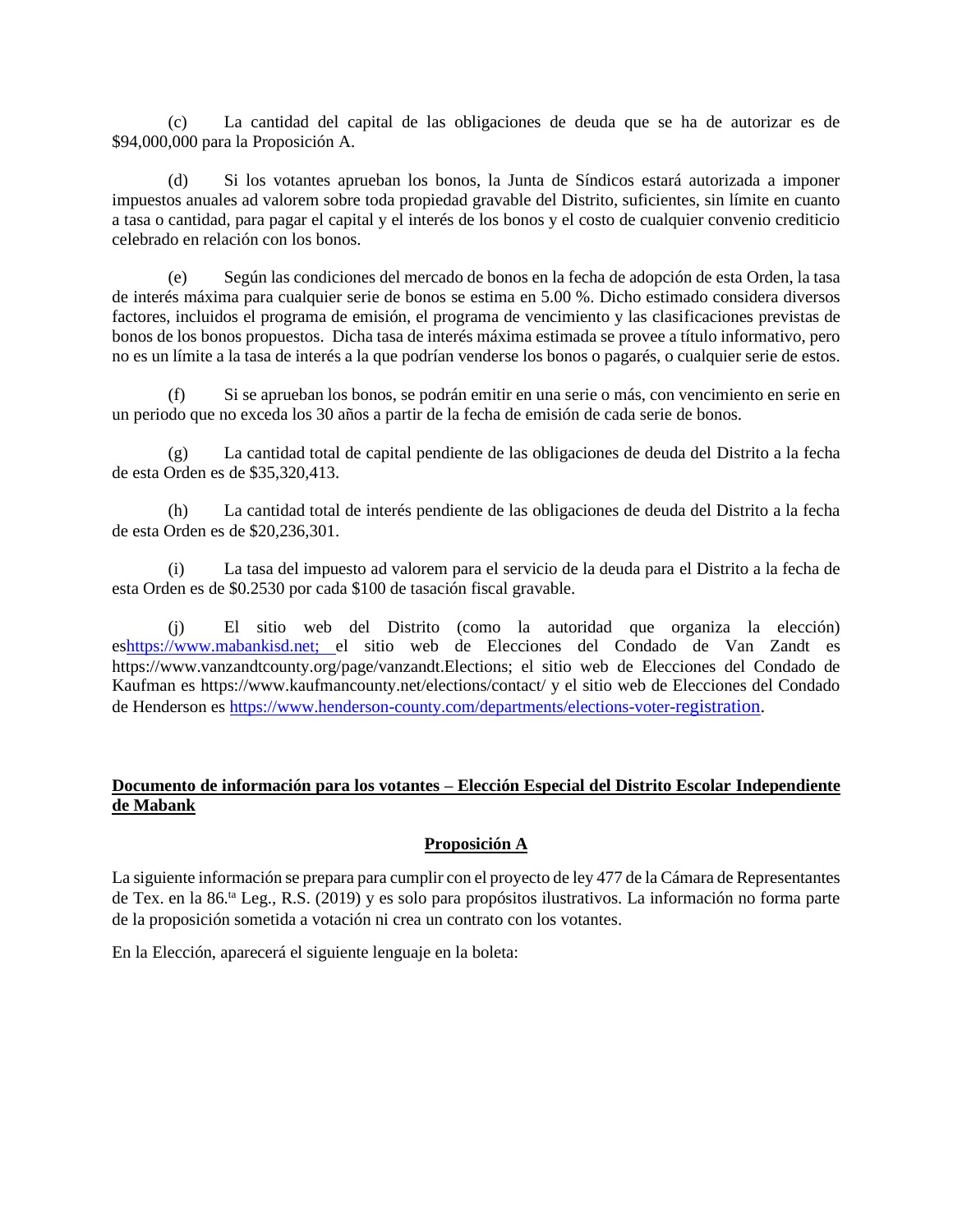# ELECCIÓN ESPECIAL DEL DISTRITO ESCOLAR INDEPENDIENTE DE MABANK PROPOSICIÓN A DEL DISTRITO ESCOLAR INDEPENDIENTE DE MABANK

A FAVOR EN CONTRA \_\_\_\_\_\_ ) ) ) ) ) ) LA EMISIÓN DE \$94,000,000 EN BONOS POR PARTE DEL DISTRITO ESCOLAR INDEPENDIENTE DE MABANK PARA CONSTRUIR, RENOVAR Y EQUIPAR INSTALACIONES ESCOLARES Y LA IMPOSICIÓN DEL IMPUESTO PARA EL PAGO DE LOS MISMOS. ESTO ES UN AUMENTO AL IMPUESTO PREDIAL.

El siguiente cuadro indica la cantidad de capital estimada y de interés adeudado para el vencimiento de los bonos a ser emitidos en caso de aprobarse la Proposición A y todas las obligaciones pendientes del Distrito garantizadas y pagaderas de los impuestos ad valorem.

| Cantidad de    | Interés         | Estimado de la        | Capital de la                                | Interés restante                             | Capital e interés               |
|----------------|-----------------|-----------------------|----------------------------------------------|----------------------------------------------|---------------------------------|
| capital de los | estimado de los | combinación de        | deuda pendiente                              | sobre la deuda                               | combinados para                 |
| bonos a        | bonos a         | capital e interés     | existente del                                | pendiente                                    | pagar                           |
| autorizar      | autorizar $(1)$ | requeridos para pagar | Distrito                                     | existente del                                | oportunamente la                |
|                |                 | en su totalidad y a   | $\left( \text{al } 15/\text{Feb}/22 \right)$ | Distrito                                     | deuda pendiente del             |
|                |                 | tiempo los bonos a    |                                              | $\left( \text{al } 15/\text{Feb}/22 \right)$ | <b>Distrito</b>                 |
|                |                 | autorizar $(1)$       |                                              |                                              | $\text{(al } 15/\text{Feb}/22)$ |
| \$94,000,000   | \$40,953,750    | \$134,953,750         | \$35,320,413                                 | \$20,236,301                                 | \$55,556,714                    |

(2) El interés sobre los bonos propuestos fue estimado con una tasa del 3.00% según las condiciones del mercado al 15 de febrero de 2022 y, en consecuencia, el interés pagadero sobre los bonos propuestos puede ser inferior o superior a las cantidades indicadas antes en función de las condiciones del mercado en el momento de la venta de los bonos propuestos.

En base a la información y las suposiciones provistas en el cuadro anterior, el aumento anual máximo estimado en la cantidad de impuestos que gravarían una residencia principal en el Distrito con una tasación fiscal gravable de \$100,000 para devolver los bonos propuestos, en caso de su aprobación, es de \$0.00. Este estimado supone un crecimiento anual de la tasación fiscal gravable del Distrito del 7.29% en 2022 y un promedio de 2.83% por año a partir de entonces. El Distrito supone que los bonos propuestos serán emitidos en una amortización que producirá en un servicio de la deuda creciente cada año para coincidir con las proyecciones de crecimiento y al mismo tiempo tiene en cuenta el cronograma de amortización de la deuda actual del Distrito.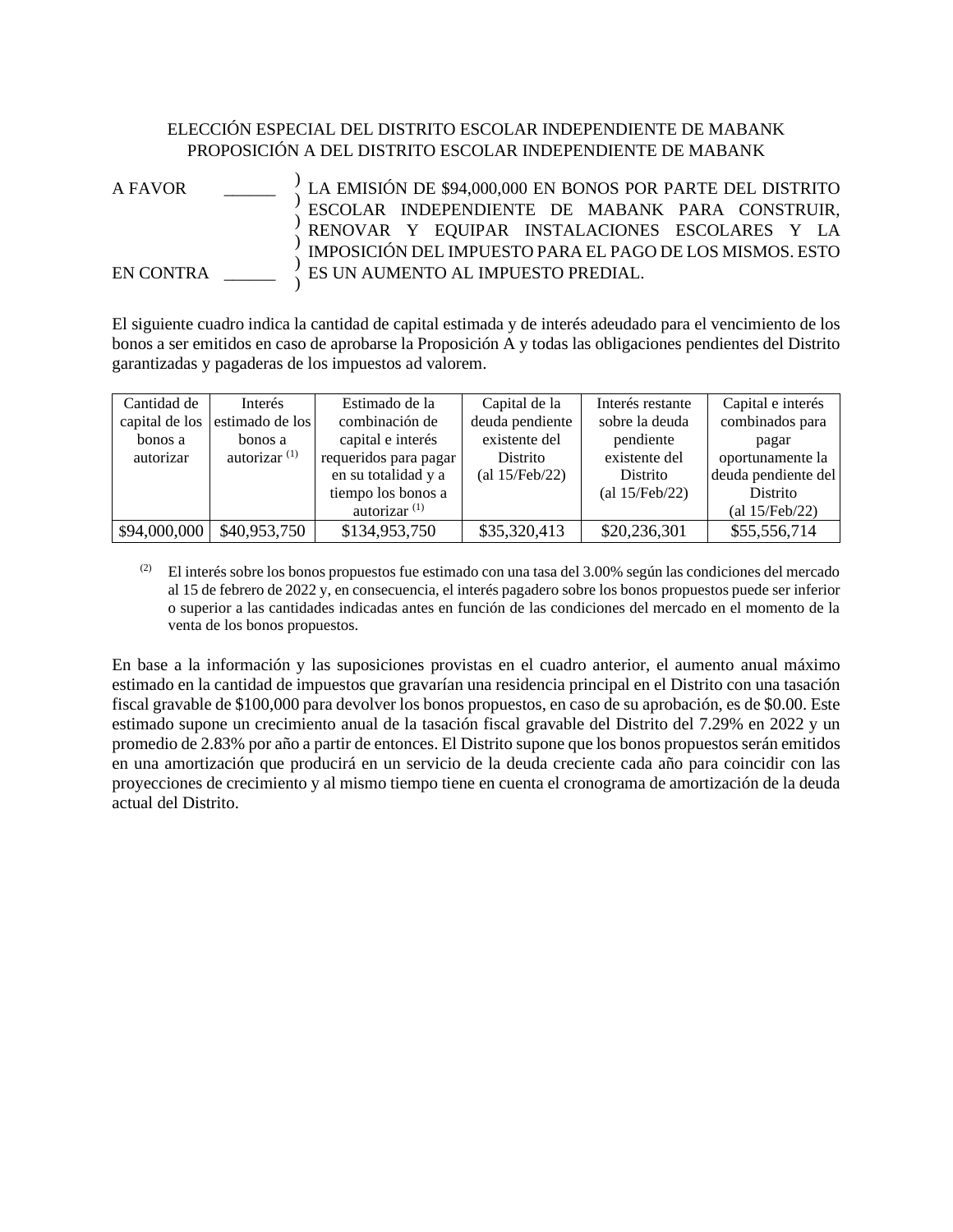## **EXHIBIT A / ANEXO A**

#### **Early Voting Location Dates and Hours (KAUFMAN COUNTY) Lugar, fechas y horarios de votación anticipada (CONDADO DE KAUFMAN)**

| Early voting hours:<br>(Horario de votación anticipada:) |                                 |                             |  |
|----------------------------------------------------------|---------------------------------|-----------------------------|--|
| April (abril) 25-29, 2022                                | Monday-Friday (lunes a Viernes) | $8:00$ a.m . to $5:00$ p.m. |  |
| April (abril) 30, 2022                                   | Saturday (sábado)               | 8:00 a.m. to 5:00 p.m.      |  |
| May (mayo) 1, 2022                                       | Sunday (domingo)                | 1:00 p.m. to $6:00$ p.m.    |  |
| May (mayo) 2-3, 2022                                     | Monday-Tuesday (lunes y martes) | 7:00 a.m. to 7:00 p.m.      |  |

|    |                                                                             |                         |                            |                       | Zip<br>(código |
|----|-----------------------------------------------------------------------------|-------------------------|----------------------------|-----------------------|----------------|
|    | <b>Location</b> ( <i>ubicación</i> )                                        | <b>Room</b> (Cuarto)    | <b>Address</b> (dirección) | City (ciudad) postal) |                |
| 01 | <b>Kaufman County Library**</b><br><b>Main Location/Ubicación Principal</b> | <b>Community Room</b>   | 3790 S. Houston Street     | Kaufman               | 75142          |
| 02 | <b>Forney Sub Courthouse</b>                                                | Court Room              | 200 E. Main Street         | Forney                | 75126          |
| 03 | <b>Terrell Sub Courthouse</b>                                               | <b>Training Center</b>  | 408 E. College Street      | Terrell               | 75160          |
| 04 | <b>Kemp Sub Courthouse</b>                                                  | Court Room              | 103 N. Main Street         | Kemp                  | 75143          |
| 05 | <b>Crandall/Combine Community Center</b>                                    | <b>Community Room</b>   | 500 W Lewis                | Crandall              | 75114          |
| 06 | <b>Mabank City Hall</b>                                                     | <b>Council Chambers</b> | 129 E Market St            | Mabank                | 75147          |
| 7  | <b>Griffin Elementary</b>                                                   | Vestibule               | 1130 S Ravenhill           | Forney                | 75126          |
| 8  | <b>Henderson Elementary</b>                                                 | Vestibule               | 12755 FM 1641              | Forney                | 75126          |
| 9  | <b>Criswell Elementary</b>                                                  | Vestibule               | 407 FM 740                 | Forney                | 75126          |
| 10 | <b>Lewis Elementary</b>                                                     | Vestibule               | 1309 Luckenbach            | Forney                | 75126          |
| 11 | <b>Blackburn Elementary</b>                                                 | Vestibule               | 2401 Concord               | Forney                | 75126          |
| 12 | <b>Noble Reed Elementary</b>                                                |                         | 2020 Wildcat Trail         | Crandall              | 75114          |
| 13 | <b>Scurry Rosser ISD Admin Bldg.</b>                                        | Admin Bldg.             | 10705 State Hwy 34         | Scurry                | 75158          |

## **Election Day Voting Location and Hours (KAUFMAN COUNTY) Lugares y horarios de votación el Día de la Elección (CONDADO DE KAUFMAN)**

May 7, 2022 7 am – 7 pm Registered voters may vote at any location listed below from 7am to 7pm 7 de mayo de 2022, 7 a.m. hasta 7 p.m. Los votantes registrados pueden votar en cualquiera de los lugares que se indican abajo de 7 a.m. hasta las

7 p.m.

| VCH | <b>Location</b> ( <i>ubicación</i> ) | <b>Room</b> (Cuarto)   | <b>Address</b> (dirección) | $\text{City} (ciudad)$ postal) | Zip<br>$(c\acute{o}digo)$ |
|-----|--------------------------------------|------------------------|----------------------------|--------------------------------|---------------------------|
|     | <b>St. Ann Catholic Church</b>       | Fellowship Hall        | 806 N Washington St        | Kaufman                        | 75142                     |
|     | Ola Church of Christ                 | <b>Fellowship Hall</b> | 9720 State Hwy 243         | Kaufman                        | 75142                     |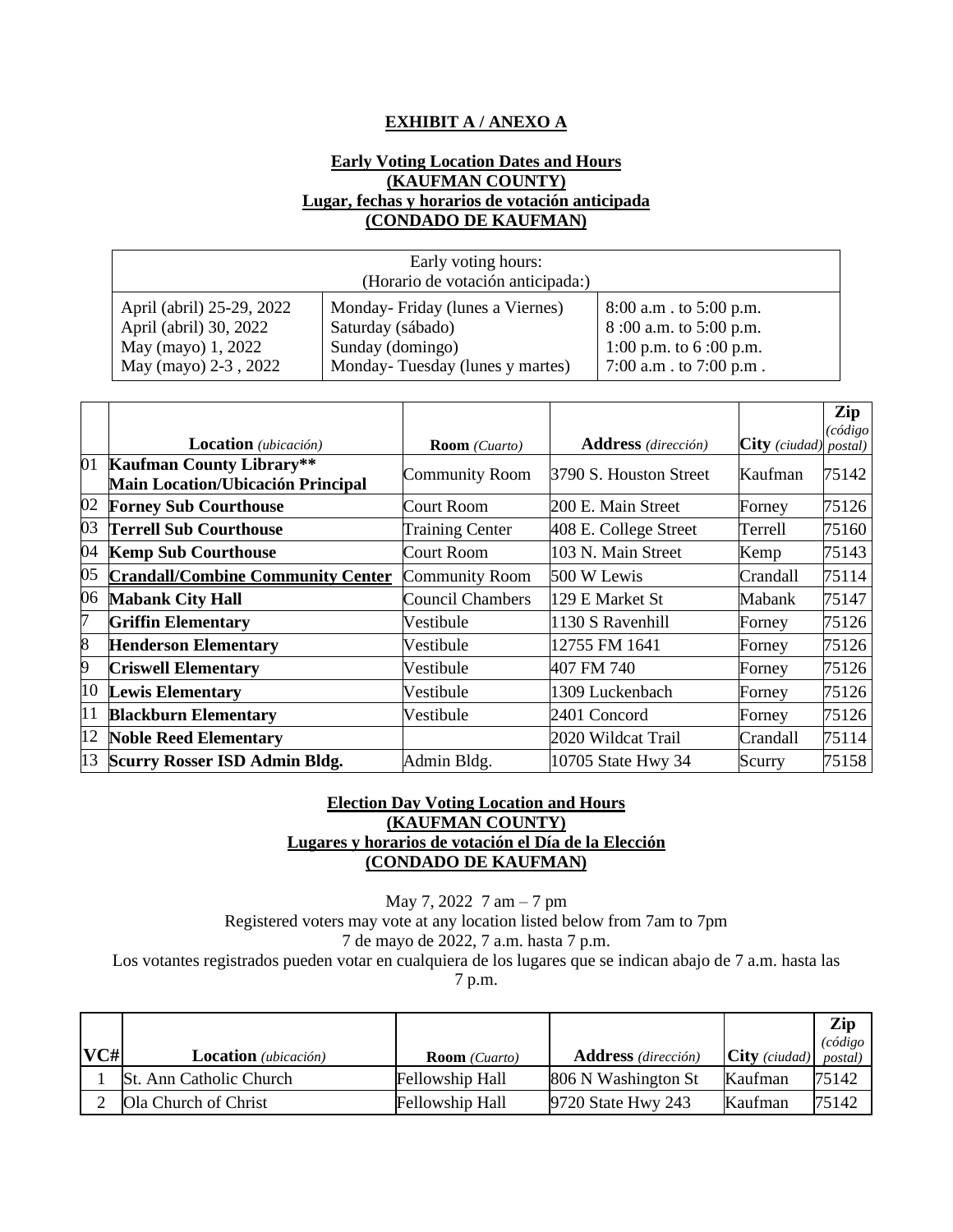| 3  | First Baptist Church, Forney         | Chapel                  | 1003 FM 741         | Forney   | 75126 |
|----|--------------------------------------|-------------------------|---------------------|----------|-------|
| 4  | <b>Talty Baptist Church</b>          | Fellowship Hall         | 5210 N FM 148       | Crandall | 75114 |
| 5  | Terrell Service Ctr.                 | <b>Training Room</b>    | 400 Industrial Blvd | Terrell  | 75160 |
| 6  | Ables Springs Fire Station           | Lobby                   | 30000 FM 429 N      | Terrell  | 75161 |
| 7  | <b>Griffin Elementary</b>            | Vestibule               | 1130 S Ravenhill    | Forney   | 75126 |
| 8  | Terrell Sub-Courthouse               | <b>Training Center</b>  | 408 E. College St   | Terrell  | 75160 |
| 9  | The Elmo Fire Station                | Lobby                   | 12777 FM 2728       | Terrell  | 75161 |
| 10 | <b>Scurry Rosser ISD Admin Bldg.</b> | Admin Bldg.             | 10705 State Hwy 34  | Scurry   | 75158 |
| 11 | <b>Beacon Hill Baptist</b>           | Foyer                   | 594 Hwy 80 West     | Forney   | 75126 |
| 13 | Mustang Creek Church                 | Foyer                   | 13851 FM 548        | Forney   | 75126 |
| 15 | First Baptist Church, Kemp           | <b>Great Room</b>       | 1320 S. Elm         | Kemp     | 75143 |
| 16 | Mabank City Hall                     | <b>Council Chambers</b> | 129 E Market St     | Mabank   | 75147 |
| 17 | Pointview Baptist Church             | Adult 1                 | 110 HWY 3039        | Combine  | 75159 |
| 18 | Crandall/Combine Community Ctr.      | <b>Community Center</b> | 500 W Lewis/FM3039  | Crandall | 75114 |

#### **Early Voting Location Dates and Hours (VAN ZANDT COUNTY) Lugar, fechas y horarios de votación anticipada (CONDADO DE VAN ZANDT)**

The Canton Senior Citizen Center, 200 W. Grove St., Canton TX 75103

Monday- Friday (lunes a Viernes) Saturday (sábado) Sunday (domingo) Monday- Tuesday (lunes y martes)

April (abril) 25-29, 2022 April (abril) 30, 2022 May (mayo) 1, 2022 May (mayo) 2-3 , 2022

8:00 a.m . to 5:00 p.m. 8 :00 a.m. to 5:00 p.m. 1:00 p.m. to 6 :00 p.m. 7:00 a.m . to 7:00 p.m .

## **Election Day Voting Location and Hours (VAN ZANDT COUNTY) May 7, 2022 7 am – 7 pm**

#### **Lugares y horarios de votación el Día de la Elección (CONDADO DE VAN ZANDT) 7 de mayo de 2022, 7 a.m. hasta 7 p.m.**

Phalba Independent Church Fellowship Hall 11064 State Highway 198, Mabank, TX

> High Community Center VZ County Rd 2120 & 2114 Canton, TX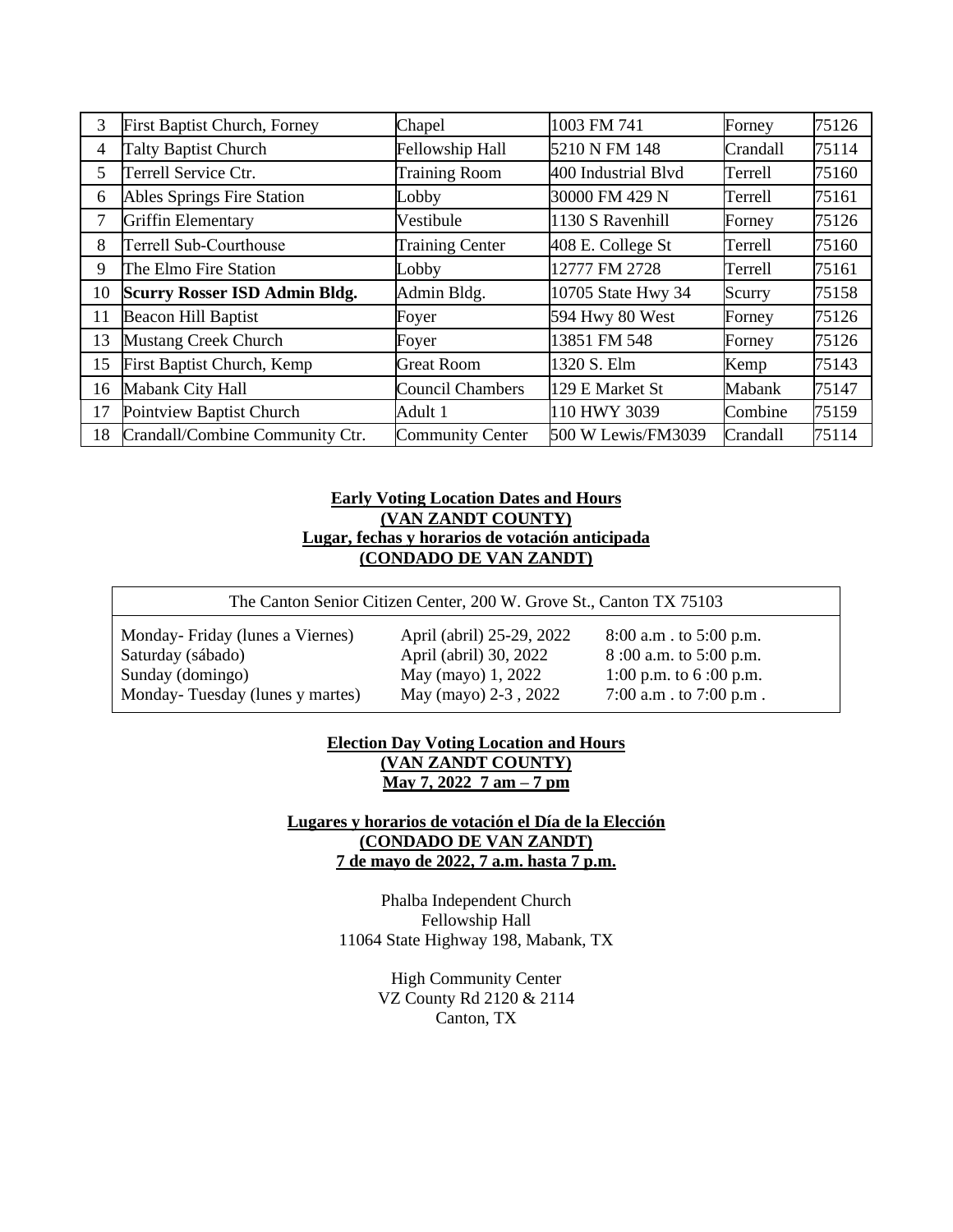#### **Early Voting Location Dates and Hours (HENDERSON COUNTY) Lugar, fechas y horarios de votación anticipada (CONDADO DE HENDERSON)**

**For early voting, a voter may vote at any of the locations listed below:**  *(Para Votación Adelantada, los votantes podrán votar en cualquiera de las ubicaciones nombradas abajo.)*

| <b>Locations for Early Voting Polling Places</b><br><b>Include Name of Building and Address</b><br>(Ubicación de las casillas electorales de votación<br>adelantada)(Incluir Nombre del Edificio y<br>Dirección) | Days and Hours of Operation<br>Días y Horas Hábiles                                                                                                                                   |
|------------------------------------------------------------------------------------------------------------------------------------------------------------------------------------------------------------------|---------------------------------------------------------------------------------------------------------------------------------------------------------------------------------------|
| Lakeview Assembly of God Church<br>700 East Cedar Creek Parkway<br>Seven Points, TX 75143                                                                                                                        | April 25, 2022 - April 29, 2022 8:00 AM - 5:00 P.M.<br>May 2, 2022 - May 3, 2022 7:00 A.M. - 7:00 P.M.                                                                                |
| <b>First United Methodist Church</b><br>204 State Hwy 31 West<br>Chandler, TX 75758                                                                                                                              | April 25, 2022 - April 29, 2022 8:00 AM - 5:00 P.M.<br>May 2, 2022 - May 3, 2022 7:00 A.M. - 7:00 P.M.                                                                                |
| Brownsboro ISD Admin. Building<br>14134 TX-31<br>Brownsboro, TX 75756                                                                                                                                            | April 25, 2022 - April 29, 2022 8:00 AM - 5:00 P.M.<br>May 2, 2022 - May 3, 2022 7:00 A.M. - 7:00 P.M.                                                                                |
| Main Location: Henderson County Election Center<br>201 East Larkin Street<br>Athens, Texas 75751                                                                                                                 | April 25, 2022 - April 29, 2022 8:00 A.M. - 5:00 P.M.<br>April 30, 2022 7:00 A.M. - 7:00 P.M<br>May 1, 2022 12:00 P.M. - 6:00 P.M.<br>May 2, 2022 - May 3, 2022 7:00 A.M. - 7:00 P.M. |

#### **Election Day Voting Location and Hours (HENDERSON COUNTY) May 7, 2022 7 am – 7 pm**

## **Lugares y horarios de votación el Día de la Elección (CONDADO DE HENDERSON) 7 de mayo de 2022, 7 a.m. hasta 7 p.m.**

**On Election Day, Registered Henderson County Voters may vote at any Vote Center within the County.**  *(El Día de Elección, Los votantes registrados del condado de Henderson pueden votar en cualquier centro de votación dentro del condado.)*

| $IA - 1TC$<br>Lakeview Assembly of God<br>Church<br>700 E. Cedar Creek Pkway<br>Seven Points, TX 75143 | 2M - 2GBN - 2GBS<br><b>Gun Barrel City Hall</b><br>1716 W. Main<br>GBC, TX 75156 | $3 - 3N - 3NW$<br>Henderson Co. Election<br>Center<br>201 East Larkin Street<br>Athens, Texas 75751 | $4 - 4A - 4W - 4B$<br>Cain Center<br>915 South Palestine<br>Athens, Texas 75751                        |
|--------------------------------------------------------------------------------------------------------|----------------------------------------------------------------------------------|-----------------------------------------------------------------------------------------------------|--------------------------------------------------------------------------------------------------------|
| 1 <sub>CR</sub><br>Cross Roads ISD Gym<br>14434 FM 59<br>Malakoff, TX 75148                            | 2PSN - 2PSS - 2E - 2<br>Payne Springs FD<br>12650 TX-198<br>GBC, TX 75156        | $3B - 3M$<br>Faith Baptist Church<br>13567 TX-31<br>Brownsboro, TX 75756                            | $4NLP - 4SE - 4LP - 4MS$<br>Henderson Co. Larue<br>Complex<br>9551 County Road 4719<br>Larue, TX 75770 |